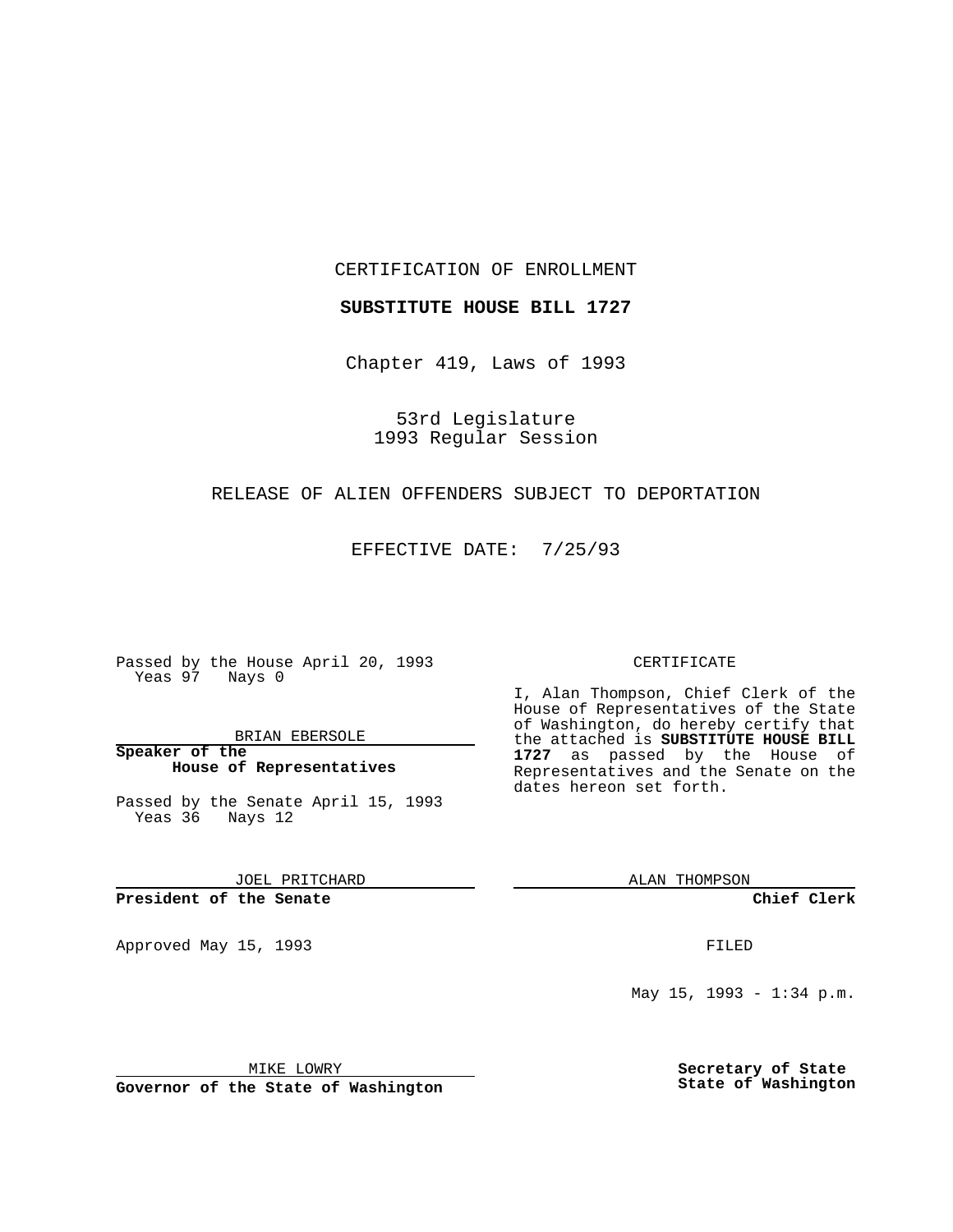# **SUBSTITUTE HOUSE BILL 1727** \_\_\_\_\_\_\_\_\_\_\_\_\_\_\_\_\_\_\_\_\_\_\_\_\_\_\_\_\_\_\_\_\_\_\_\_\_\_\_\_\_\_\_\_\_\_\_

\_\_\_\_\_\_\_\_\_\_\_\_\_\_\_\_\_\_\_\_\_\_\_\_\_\_\_\_\_\_\_\_\_\_\_\_\_\_\_\_\_\_\_\_\_\_\_

### AS AMENDED BY THE SENATE

Passed Legislature - 1993 Regular Session

#### **State of Washington 53rd Legislature 1993 Regular Session**

**By** House Committee on Corrections (originally sponsored by Representatives Morris, Long, G. Cole, Padden, Mastin, Lemmon and L. Johnson; by request of Department of Corrections)

Read first time 03/03/93.

 AN ACT Relating to alien offenders; adding a new section to chapter 9.94A RCW; and prescribing penalties.

BE IT ENACTED BY THE LEGISLATURE OF THE STATE OF WASHINGTON:

 NEW SECTION. **Sec. 1.** A new section is added to chapter 9.94A RCW to read as follows:

 (1) Subject to the limitations of this section, any alien offender committed to the custody of the department under the sentencing reform act of 1981, chapter 9.94A RCW, who has been found by the United States attorney general to be subject to a final order of deportation or exclusion, may be placed on conditional release status and released to the immigration and naturalization service for deportation at any time prior to the expiration of the offender's term of confinement. Conditional release shall continue until the expiration of the statutory maximum sentence provided by law for the crime or crimes of which the offender was convicted. If the offender has multiple current convictions, the statutory maximum sentence allowed by law for each crime shall run concurrently.

 (2) No offender may be released under this section unless the secretary or the secretary's designee find that such release is in the